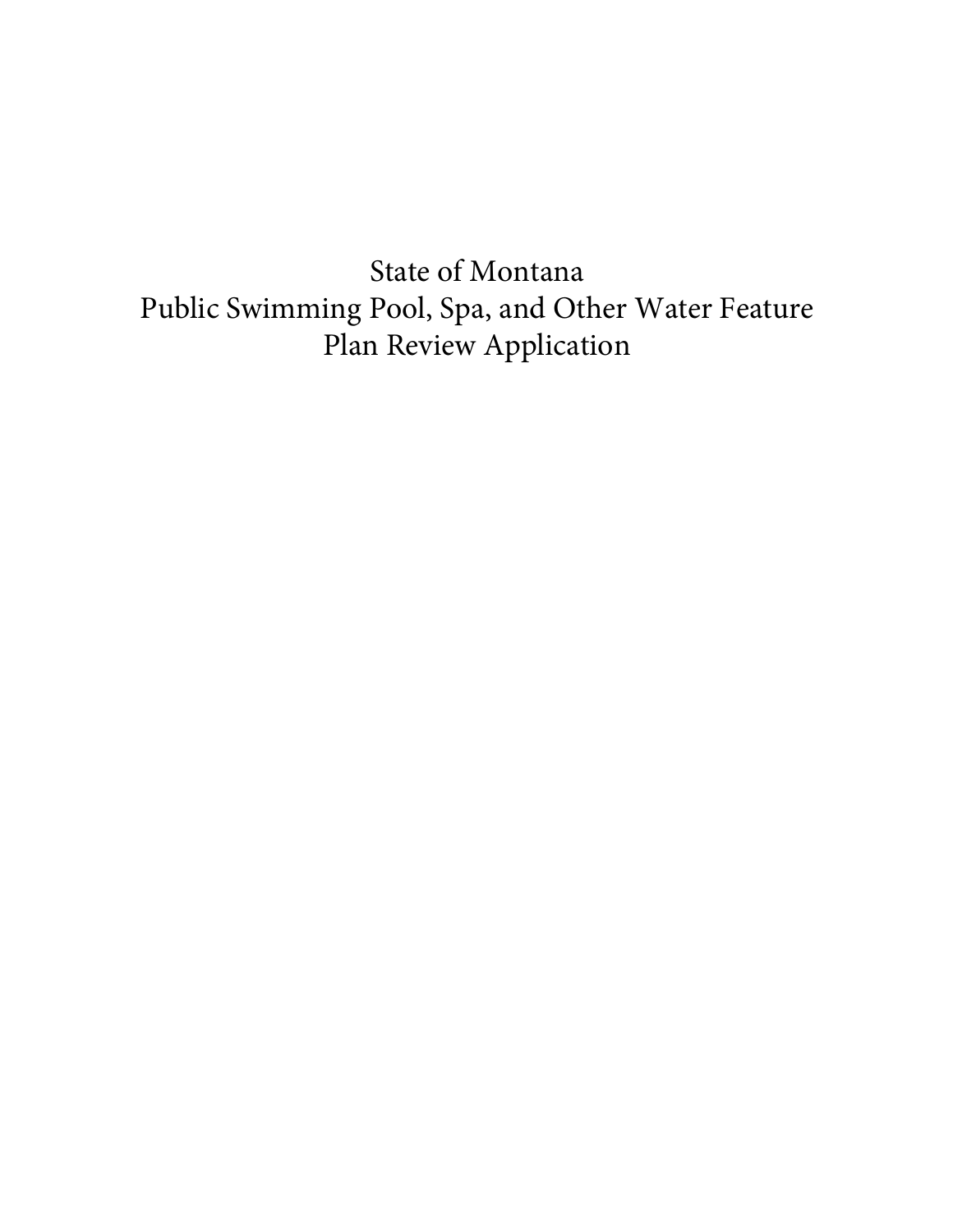

# Plan Review Checklist

Plans and specifications must be submitted to the department, and [Local Regulatory Authority,](https://dphhs.mt.gov/publichealth/FCSS/countytribalhealthdepts) with a completed plan review checklist for the public health review and licensing process.

Plans and specifications may also need to be submitted to the [Local Building Codes Official](http://bsd.dli.mt.gov/building-codes-permits/certified-government) or to the State Building Codes Bureau for permitting. See the state website or call 406-841-2056 for more information about building permits.

 and [ISPSC 2018](https://codes.iccsafe.org/content/ISPSC2018P3) for design and construction requirements. Please provide the following information to FCS at least 90 days prior to the anticipated date of construction or remodel. See [Circular FCS-3 2020](https://dphhs.mt.gov/Portals/85/publichealth/documents/FCS/Circular%20FCS%203-2020_1.pdf) Chapter 3 for detailed plan review requirements



Completed plan review form.

Detailed plans of the public swimming pool prepared and stamped by a Professional Engineer who is licensed by the Montana Board of Professional Engineers and Professional Land Surveyors. Plans for related facilities, such as restrooms or bathhouses, may be submitted by a licensed architect or registered construction contractor as long as the design meets all applicable building codes and all applicable building permits have been obtained.

Manufacturer specifications for all equipment and drain covers.

Pump curves and applicable TDH calculations showing maximum and minimum potential flows for each pump system. Maximum potential flows are figured by using the lowest possible calculated TDH with a clean filter, no restriction valves, and no skimmer systems.



Pool [plan review fee worksheet](https://dphhs.mt.gov/Portals/85/publichealth/documents/FCS/PoolPlanReviewFeeCalculator.xlsx) and check or money order made out to DPHHS. Include receipt of [online payment](https://dphhs.mt.gov/Portals/85/publichealth/documents/FCS/POOL%20PLAN%20REVIEW%20ONLINE%20PAYMENT%202016.pdf) if made online.

Any modifications to the approved plans, including field modification during construction, must be submitted to the department for approval before licensing.

Upon completion of the build, and before a license may be issued, the contractor must provide written notification to the department, certifying that the facility has been constructed according to plans that were approved by the department.

Upon completion of the build the contractor must provide a set of approved plans and operating instructions for all equipment to the operator.

Plan review documents may be submitted electronically through the [Montana File Transfer Service](https://transfer.mt.gov/Home/Login) to [eleigh@mt.gov](mailto:eleigh@mt.gov), or mailed to the office at:

> Food and Consumer Safety 1400 Broadway, RM C-214, P.O. Box 202951 Helena, MT 59620-2951 406-444-2837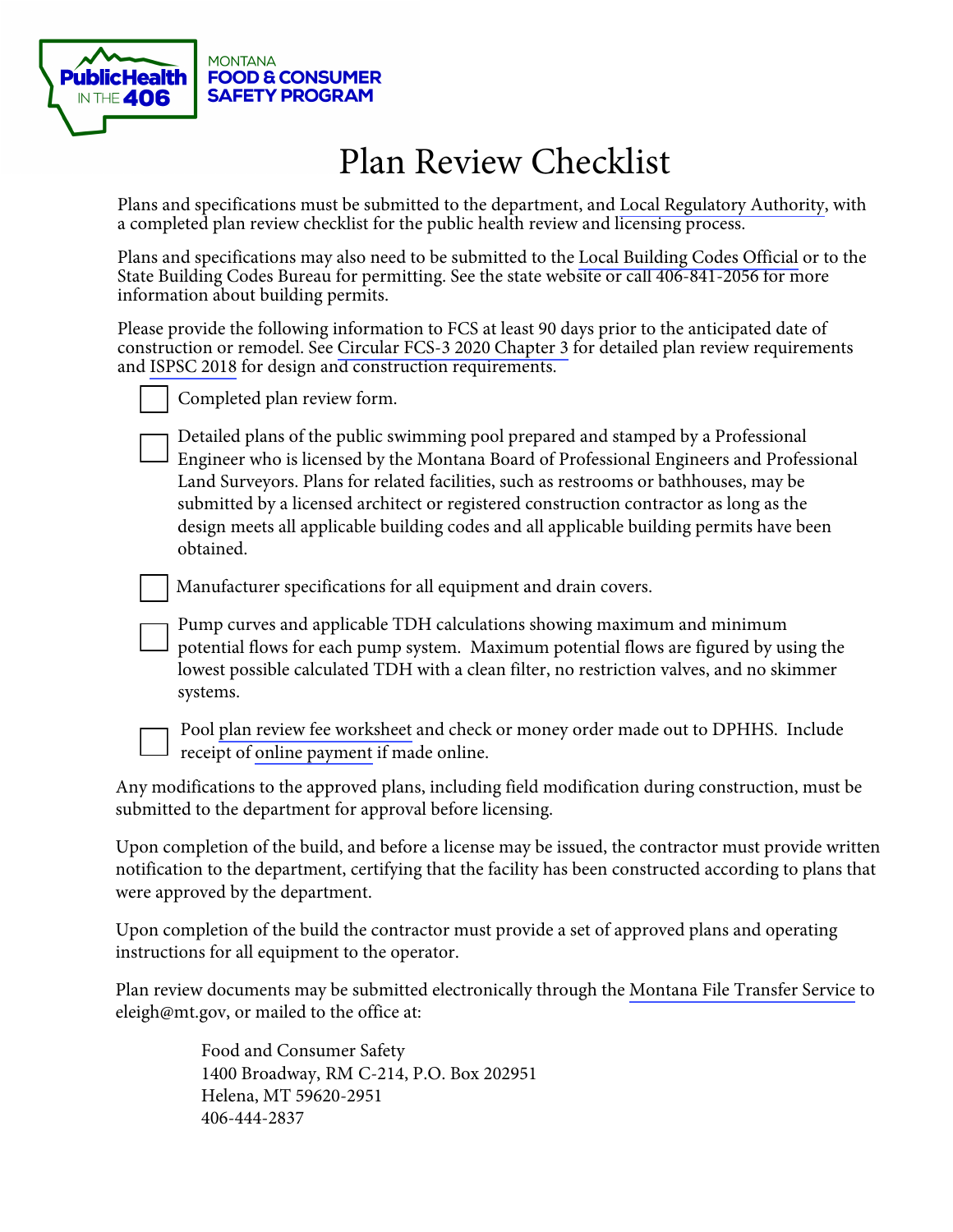### **General Contact Information**

| Facility               |            |                                                                                      |           |  |
|------------------------|------------|--------------------------------------------------------------------------------------|-----------|--|
| <b>Street Address</b>  |            |                                                                                      |           |  |
| City, State, Zip       |            |                                                                                      | MT        |  |
| County                 |            |                                                                                      |           |  |
|                        |            |                                                                                      |           |  |
| Owner                  |            |                                                                                      |           |  |
| Mailing Address        |            |                                                                                      |           |  |
| City, State, Zip       |            |                                                                                      |           |  |
| Phone                  |            |                                                                                      |           |  |
| email                  |            |                                                                                      |           |  |
|                        |            |                                                                                      |           |  |
| Contractor             |            |                                                                                      |           |  |
| Mailing Address        |            |                                                                                      |           |  |
| City, State, Zip       |            |                                                                                      |           |  |
| Phone                  |            |                                                                                      |           |  |
| email                  |            |                                                                                      |           |  |
|                        |            |                                                                                      |           |  |
| Design Engineer        |            |                                                                                      |           |  |
| Mailing Address        |            |                                                                                      |           |  |
| City, State, Zip       |            |                                                                                      |           |  |
| Phone                  |            |                                                                                      |           |  |
| email                  |            |                                                                                      |           |  |
|                        |            |                                                                                      |           |  |
| Architect              |            |                                                                                      |           |  |
| <b>Mailing Address</b> |            |                                                                                      |           |  |
| City, State, Zip       |            |                                                                                      |           |  |
| Phone                  |            |                                                                                      |           |  |
| email                  |            |                                                                                      |           |  |
|                        |            | Who should receive correspondence regarding this plan review (check all that apply): |           |  |
| Owner                  | Contractor | Design Engineer                                                                      | Architect |  |
| Other                  |            |                                                                                      |           |  |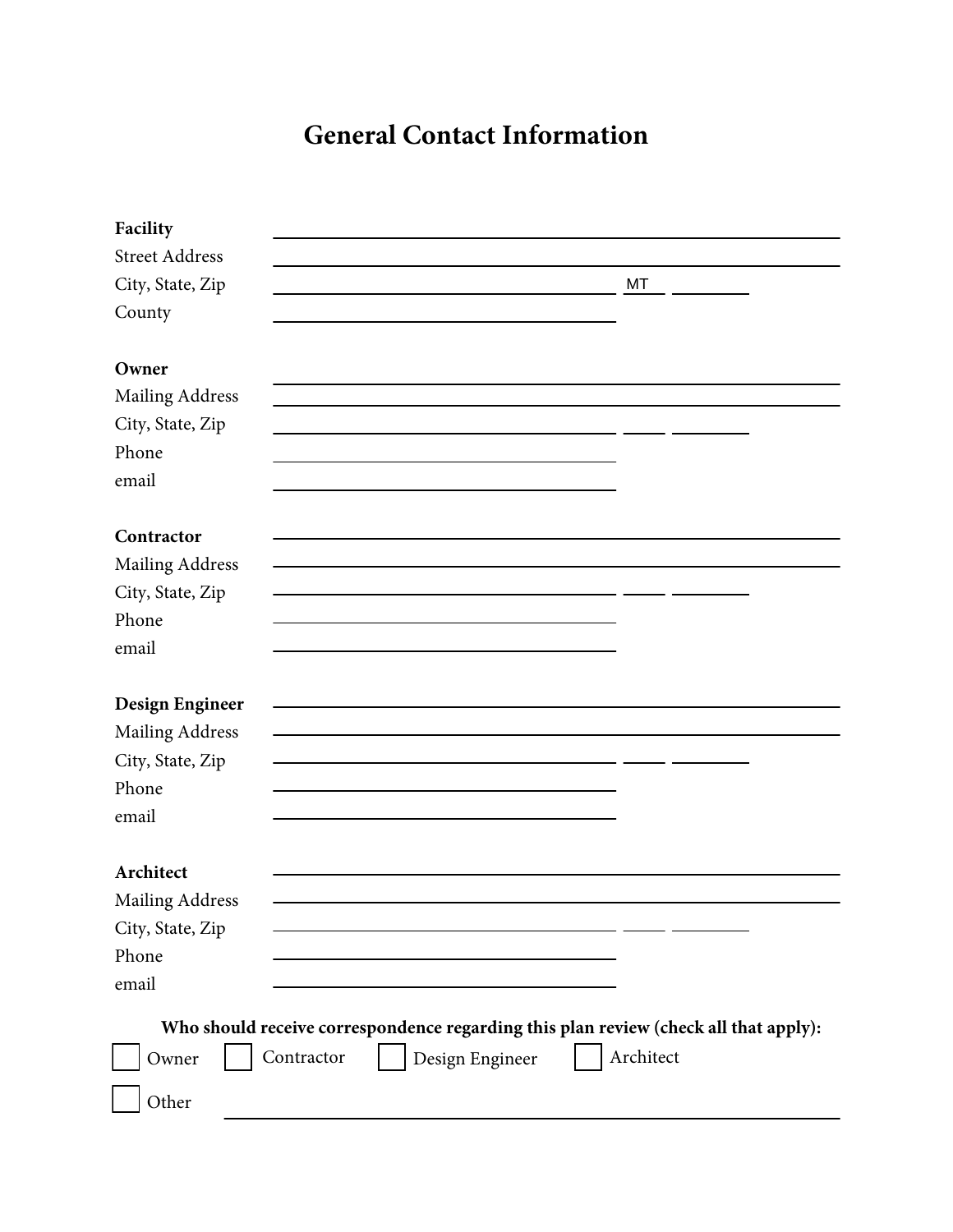### **Public Swimming Pool Design Characteristics**

| <b>Public Swimming Pool Data</b>  | Class of Public Swimming Pool(ISPSC Section 202 Public Swimming Pool)                                                                           |  |  |
|-----------------------------------|-------------------------------------------------------------------------------------------------------------------------------------------------|--|--|
| Perimeter                         | Class A, Competition Pool<br>Class D-1, Wave Pool                                                                                               |  |  |
| Surface Area                      | Class B, Public Pool<br>Class D-2, Activity Pool                                                                                                |  |  |
| Avg. Depth                        |                                                                                                                                                 |  |  |
| Volume                            | Class C, Semi-Public Pool<br>Class D-3, Catch Pool                                                                                              |  |  |
| Designed Flow Rate                | Class E, Pools above 86 F<br>Class D-4, Leisure River                                                                                           |  |  |
| Turnover Rate                     | Class F, Wading Pools<br>Class D-5, Vortex Pool                                                                                                 |  |  |
| Temp                              | Spa<br>Class D-6, Interactive                                                                                                                   |  |  |
| Bather Load                       | Flow-Through Hot Spring<br>Play Attraction                                                                                                      |  |  |
| <b>Filter</b>                     | <b>Surface Skimming System</b>                                                                                                                  |  |  |
| Number of Filters                 | Number of Surface Skimmers; or                                                                                                                  |  |  |
| Filter Type                       | Length of Perimeter System                                                                                                                      |  |  |
| Manufacturer                      | Manufacturer                                                                                                                                    |  |  |
| Model                             |                                                                                                                                                 |  |  |
| <b>Filtration Area</b>            | Model                                                                                                                                           |  |  |
| <b>Filtration Rate</b>            | <b>Certified Flow Rate</b>                                                                                                                      |  |  |
| Max Flow                          | NSF-50 Certified                                                                                                                                |  |  |
| NSF-50 Certified                  | <b>Secondary Disinfection System</b><br>(i.e. UV, Ozone, or Advanced Oxidation)                                                                 |  |  |
| <b>Primary Sanitizer / Feeder</b> | Sanitizer Type                                                                                                                                  |  |  |
| Sanitizer(Br/Cl)                  | Make                                                                                                                                            |  |  |
| Make                              | Model                                                                                                                                           |  |  |
| Model                             | Max Treatment Capacity                                                                                                                          |  |  |
| <b>Treatment Capacity</b>         | NSF-50 Certified                                                                                                                                |  |  |
| NSF-50 Certified                  |                                                                                                                                                 |  |  |
| pH Control                        | <b>Supplementary Treatment Systems</b><br>(Any other system, not required by law, that is being<br>used to supplement water quality treatments) |  |  |
| Chemical                          | Type of Treatment                                                                                                                               |  |  |
| Make                              | Make                                                                                                                                            |  |  |
| Model                             | Model                                                                                                                                           |  |  |
| <b>Treatment Capacity</b>         | Max Treatment Capacity                                                                                                                          |  |  |
| NSF-50 Certified                  | NSF-50 Certified                                                                                                                                |  |  |

**Name/Description of Water Source** (public water supply system or private well compliant with Circular FCS 1-2016)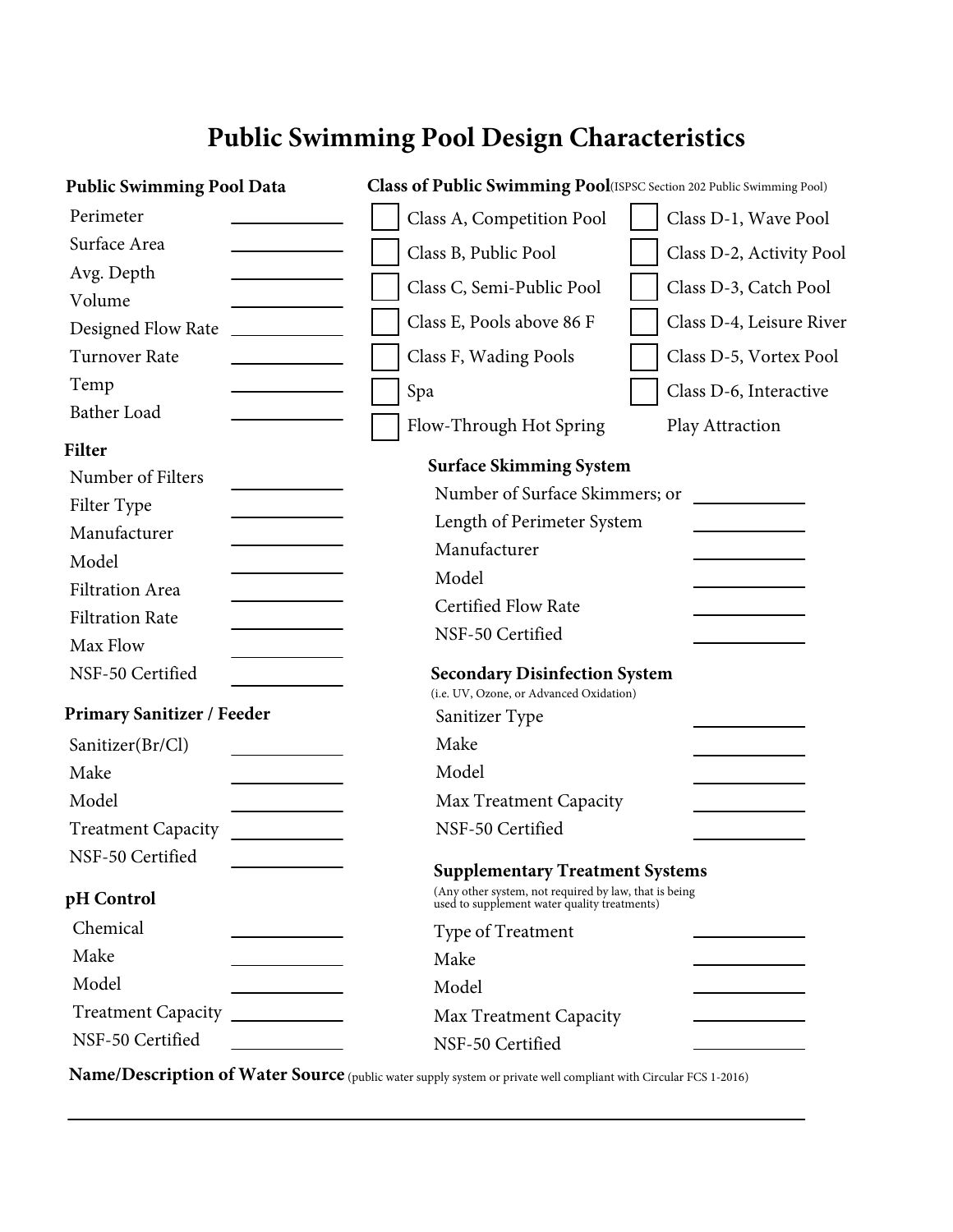## **Public Swimming Pool Design Characteristics**

| Pump #1 - Filter Loop           |        | <b>Submerged Suction Outlets</b>                           |        |
|---------------------------------|--------|------------------------------------------------------------|--------|
| Manufacturer                    |        |                                                            |        |
| Model                           |        | Manufacturer                                               |        |
| Min TDH/Max Potential Flow      |        | Model                                                      |        |
| Max TDH/Min Potential Flow      |        | Certified Flow Rate of Covers                              |        |
| Skimmer Basket                  | YES/NO | Covers Rated as Unblockable                                | YES/NO |
| <b>Isolation Valves</b>         | YES/NO |                                                            |        |
| <b>Emergency Shutoff Switch</b> | YES/NO |                                                            |        |
| $Pump #2 -$                     |        | <b>Submerged Suction Outlets</b>                           |        |
| Manufacturer                    |        | (Provide outlet information for independent suction loops) |        |
| Model                           |        | Number of Submerged Suction Outlets                        |        |
| Min TDH/Max Potential Flow      |        | Manufacturer                                               |        |
| Skimmer Basket                  | YES/NO | Model                                                      |        |
| <b>Isolation Valves</b>         | YES/NO | Certified Flow Rate of Covers                              |        |
| <b>Emergency Shutoff Switch</b> | YES/NO | Covers Rated as Unblockable                                | YES/NO |
| $Pump #3 -$                     |        | <b>Submerged Suction Outlets</b>                           |        |
| Manufacturer                    |        | (Provide outlet information for independent suction loops) |        |
| Model                           |        | Number of Submerged Suction Outlets __________             |        |
| Min TDH/Max Potential Flow      |        | Manufacturer                                               |        |
| Skimmer Basket                  | YES/NO | Model                                                      |        |
| <b>Isolation Valves</b>         | YES/NO | Certified Flow Rate of Covers                              |        |
| <b>Emergency Shutoff Switch</b> | YES/NO | Covers Rated as Unblockable                                | YES/NO |
|                                 |        | <b>Submerged Suction Outlets</b>                           |        |
| Manufacturer                    |        | (Provide outlet information for independent suction loops) |        |
| Model                           |        | Number of Submerged Suction Outlets                        |        |
| Min TDH/Max Potential Flow      |        | Manufacturer                                               |        |
| Skimmer Basket                  | YES/NO | Model                                                      |        |
| <b>Isolation Valves</b>         | YES/NO | Certified Flow Rate of Covers                              |        |
| <b>Emergency Shutoff Switch</b> | YES/NO | Covers Rated as Unblockable                                | YES/NO |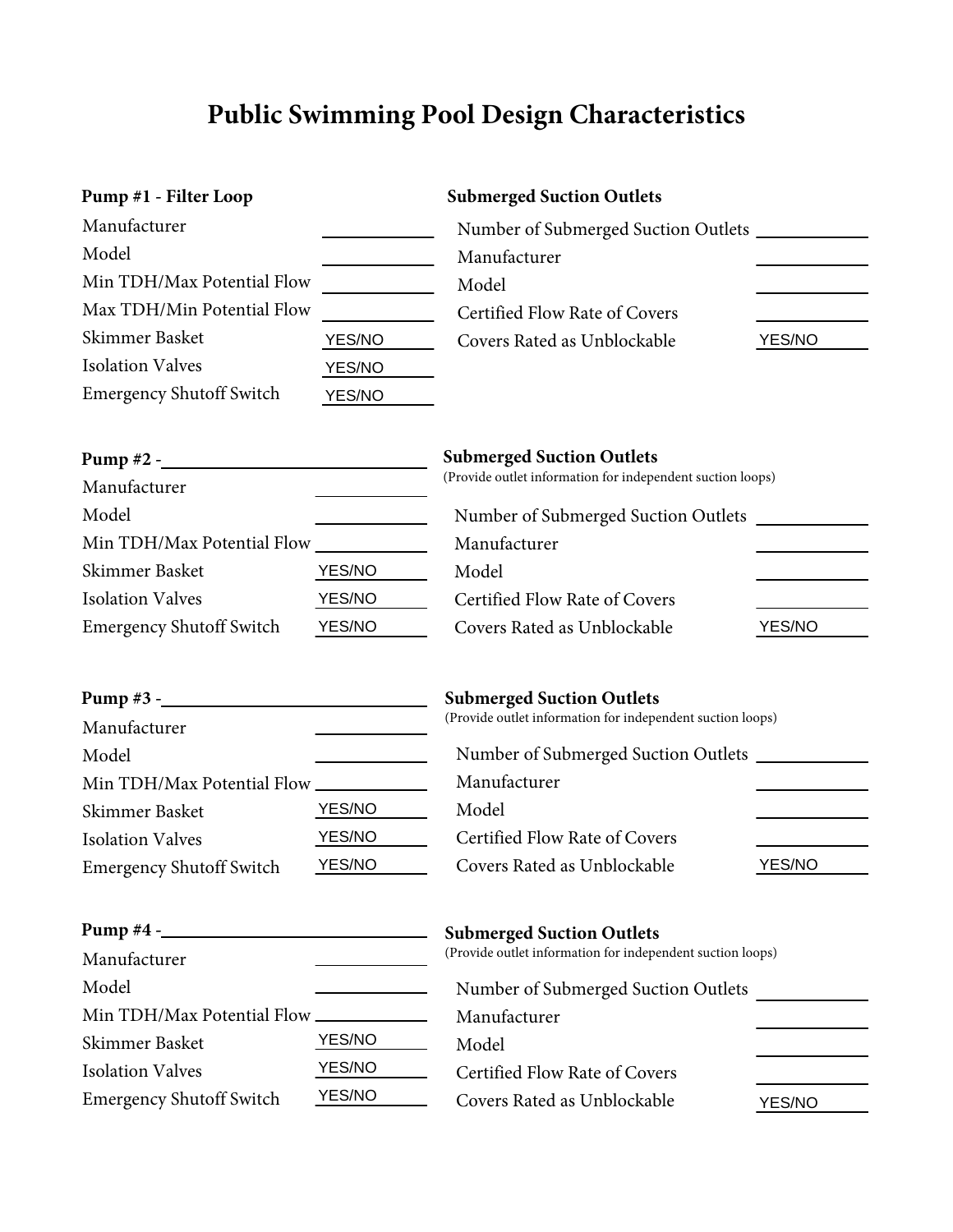### **What should be included in the plan review package?**

(Circular FCS 3-2020 Section 3.2.3)

| The plan submittal package for the construction of a public swimming pool or related<br>facility, or for the reconstruction, alteration, or conversion of an existing public swimming<br>pool or related facility, must include:                         |
|----------------------------------------------------------------------------------------------------------------------------------------------------------------------------------------------------------------------------------------------------------|
| (a) a plan view and a sectional view of both the public swimming pool or related facility, and<br>surrounding area;                                                                                                                                      |
| (b) one or more drawings showing cross-sections through the main drain;                                                                                                                                                                                  |
| (c) a drawing of the overall plan showing the public swimming pool, spa, or other water<br>feature in relation to other facilities in the area, including any equipment room;                                                                            |
| (d) a detailed view of the equipment layout in the equipment room;                                                                                                                                                                                       |
| (e) a piping schematic that shows the piping configuration, pipe size, valves, inlets, main<br>drains, over flow outlets, skimmers, make-up water, backwash from the filter, and treatment<br>facilities;                                                |
| (f) scaled drawings of the public swimming pool bottom and sidewalls;                                                                                                                                                                                    |
| (g) cross section drawings with measurements of the step risers and treads and of any<br>handrails;                                                                                                                                                      |
| (h) all manufacturer specifications for public swimming pool circulation equipment and<br>drain covers;                                                                                                                                                  |
| (i) specifications for the materials that will be used to construct the public swimming pool<br>and for the materials used as finishes on any of the walkways;                                                                                           |
| (j) specifications for the slope and drainage of public swimming pool bottoms, decks, and<br>other surfaces requiring drainage;                                                                                                                          |
| (k) plans and drawings related to all bathhouses or other sanitary facilities;                                                                                                                                                                           |
| (l) an estimation of the anticipated bather load of the public swimming pool;                                                                                                                                                                            |
| calculations of the surface area and volume of the public swimming pool, calculations<br>(m)<br>of the turn-over rate, flow rate, water velocities, total dynamic head, and pump curve<br>showing design flow for each public swimming pool pump system; |
| (n) the name and location of any water source that will or may supply water to the public<br>swimming pool;                                                                                                                                              |
| (o) details on the method that will be used to dispose of wastewater in compliance with<br>applicable law;                                                                                                                                               |
| (p) details on barrier construction;                                                                                                                                                                                                                     |
| (q) staffing plan with zones of patron surveillance for facilities using lifeguards;                                                                                                                                                                     |
| (r) the plan review fee established in Table 1; and                                                                                                                                                                                                      |
| (s) any other information specifically requested by the department.                                                                                                                                                                                      |